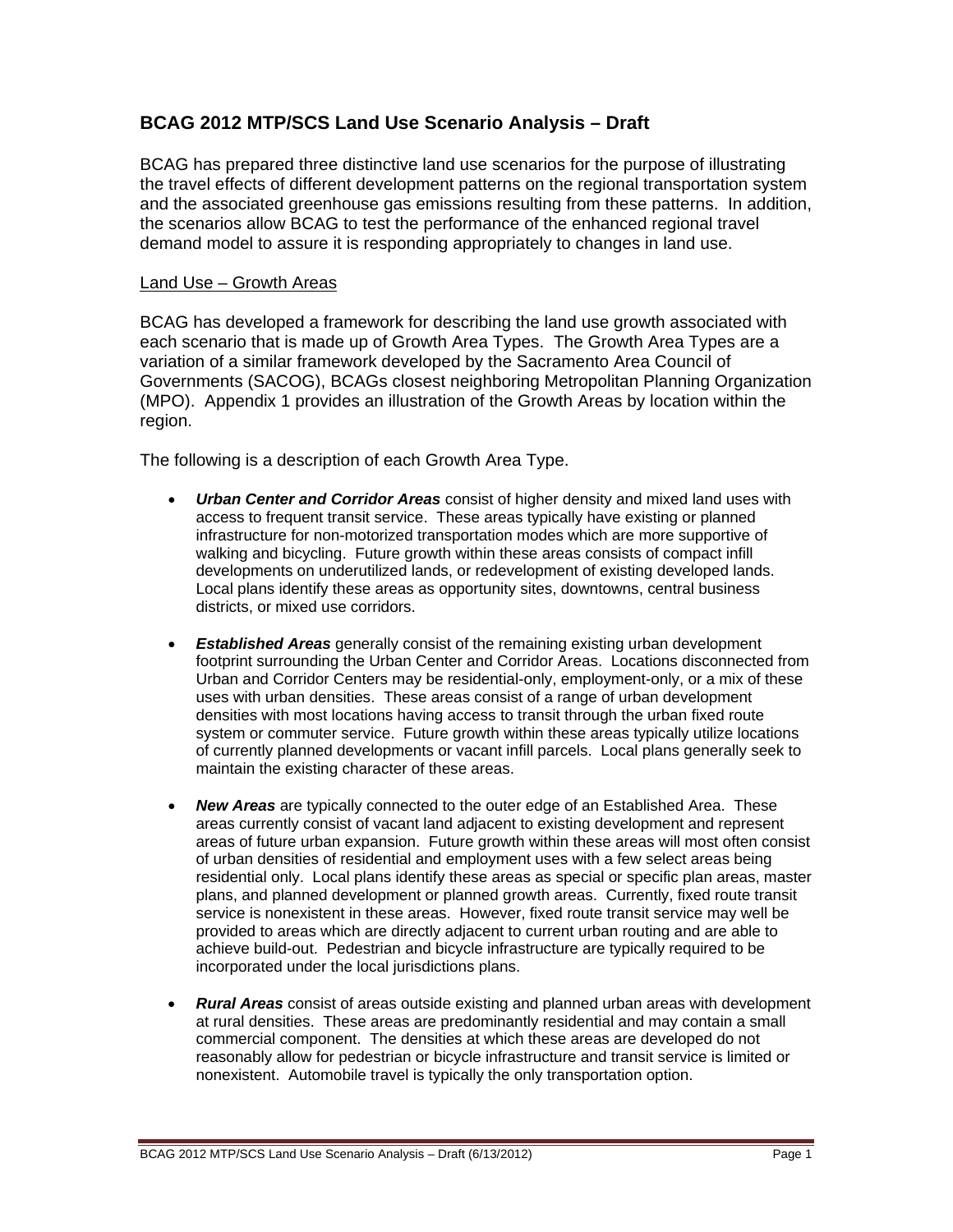• *Agricultural, Grazing, and Forestry Areas* represent the remaining areas of the region not being planned for development at urban densities. These areas support agricultural, grazing, forestry, mining, recreational, and resource conservation type uses. Locations within these areas may be protected from future urban development under federal, state, and local plans or programs such as the Chico area "greenline", Williamson Act contracts, or conservation easements. Employment and residential uses are typically allowed within portions of this area but are most often secondary to agricultural, forestry, or other rural uses.

### Land Use Scenarios

All three scenarios were prepared using the same regional employment, population and housing growth projections and regional transportation network. However, the following land use variables were adjusted to create the distinctive scenarios:

- The amount of development occurring within each of the five Growth Areas (i.e., Urban Center and Corridor, Established, New, Rural, and Agricultural).
- The levels of infill and redevelopment occurring within the Urban Center and Corridor and Established Growth Areas.
- The shares of single-family to multi-family development.
- The amount of growth being accommodated within each local jurisdiction.

The land use scenarios were designed by first assembling the "balanced" scenario. The "balanced" scenario (scenario #1) was prepared based on land use information from the recent general plan updates, the latest information regarding planned development, reasonable assumptions regarding infill and redevelopment, regional growth forecasts, and a review of development attractions (i.e., motorized and non-motorized transportation networks, existing development, utility areas, etc.) and discouragements (i.e., resource areas and farmland, public lands, areas exceeding 25% slope, etc.). Secondly, the "dispersed" (scenario #2) and "compact" (scenario #3) scenarios were prepared to represent development occurring at opposite ends of the spectrum from scenario #1. The scenarios are described by numerical order in Table 1.

| Scenario                       | <b>Land Use</b>                                                                                                                                                                                                                                                                                                                                       |  |  |
|--------------------------------|-------------------------------------------------------------------------------------------------------------------------------------------------------------------------------------------------------------------------------------------------------------------------------------------------------------------------------------------------------|--|--|
| Scenario 1-<br><b>Balanced</b> | Balanced share of new housing within the center, established and<br>$\bullet$<br>new growth areas<br>Contains reasonable levels of infill and redevelopment<br>$\bullet$<br>Consistent with local land use plans and draft conservation plan<br>$\bullet$<br>Consistent with BCAG long-term regional growth forecasts by<br>$\bullet$<br>jurisdiction |  |  |
| Scenario 2-<br>Dispersed       | Largest share of single-family housing with a greater amount of<br>growth directed to the new, rural, and agricultural growth areas<br>Minimize the amount of infill and redevelopment<br>$\bullet$<br>Exceeds the unincorporated areas local land use plans reasonable<br>$\bullet$<br>capacities for growth                                         |  |  |
| Scenario 3-<br>Compact         | Greatest share of infill and redevelopment within the established<br>$\bullet$<br>and center growth areas<br>Highest share of multi-family housing<br>$\bullet$<br>Exceeds the incorporated areas local land use plans reasonable<br>$\bullet$<br>capacities for growth                                                                               |  |  |

### **Table 1**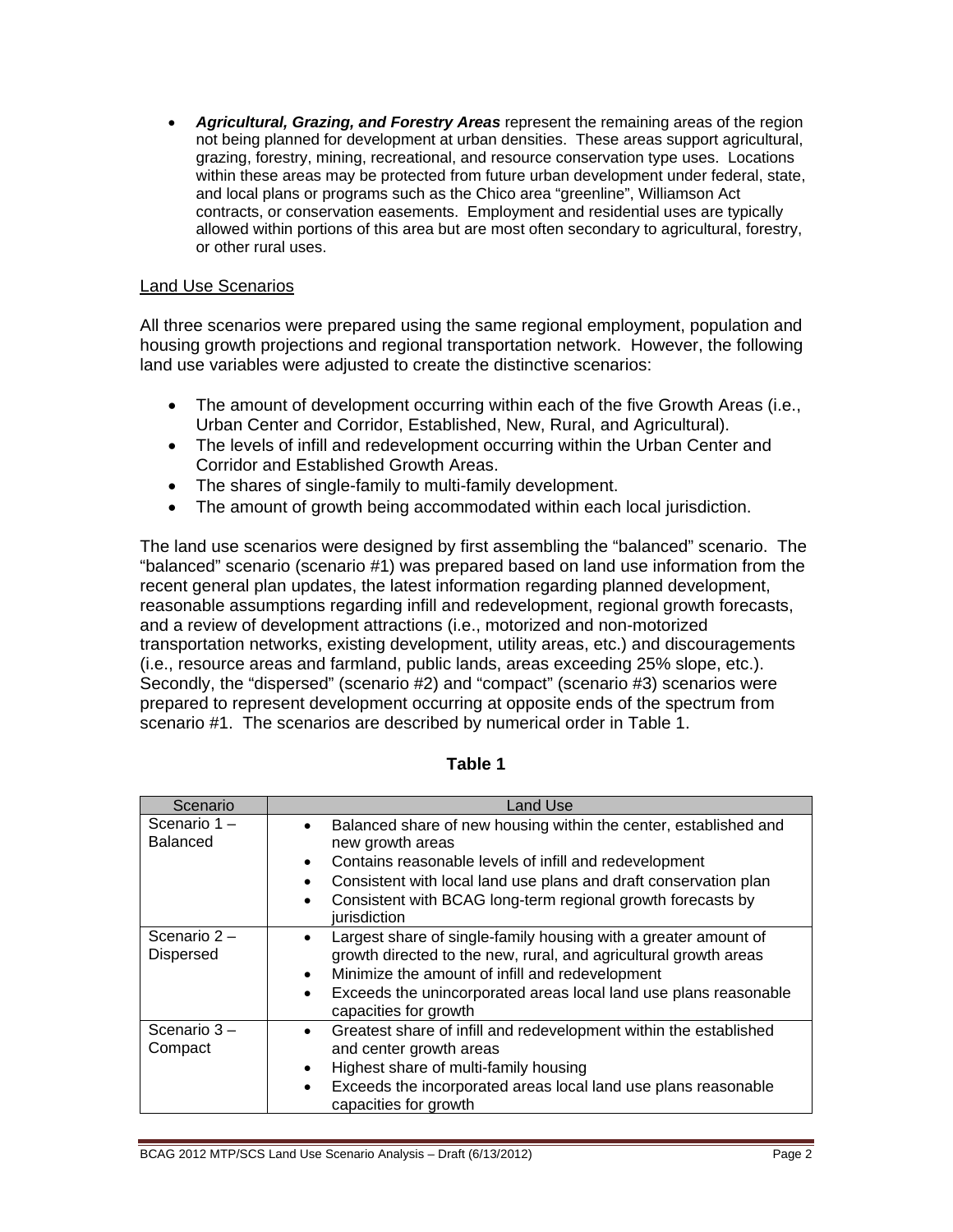# Vehicle Miles of Travel

Once prepared, each scenario was incorporated, in combination with the preliminary draft forecasted transportation network, into the BCAG regional travel demand model. The travel demand model captures the amount of average weekday vehicle miles of travel (VMT) occurring as a result of each scenario, in addition to the amount of congested VMT (CVMT). In general, the more dispersed the land use pattern, the greater the average vehicle trip length will be, resulting in greater VMT. In turn, the more compact the land use pattern, the shorter the average trip length will be, resulting in less VMT but greater congestion. The preliminary VMT and CVMT results of the scenario model runs are included in Table 2.

## **Table 2**

| Year 2035 Forecast                                                                           | Scenario 1<br>(Balanced) | Scenario 2<br>(Dispersed) | Scenario 3<br>(Compact) |
|----------------------------------------------------------------------------------------------|--------------------------|---------------------------|-------------------------|
| Vehicle Miles of Travel <sup>1</sup>                                                         | 5,780,000                | 6,327,000                 | 5,511,000               |
| Congested VMT <sup>2</sup>                                                                   | 355,480                  | 408,890                   | 360,400                 |
| Population                                                                                   |                          | 332,459                   |                         |
| <b>VMT per Capita</b>                                                                        | 17.39                    | 19.03                     | 16.58                   |
| Congested VMT per Capita<br>$\frac{1}{1}$ (AT ovaludes through trips $(V, V, \text{time})$ ) | 1.07                     | 1.23                      | 1.08                    |

#### **Summary of Preliminary VMT and Congested VMT per Capita for the Year 2035**

VMT excludes through trips (X-X trips)  $2$ VMT includes through trips  $(X-X$  trips)

The basic definition of VMT is one vehicle traveling on a roadway for one mile. VMT is the primary indicator of travel for policy makers and transportation professionals since it is relatively easy to measure using travel models and that it bears a direct relationship to vehicle emissions (lower VMT typically means lower emissions).

Congested VMT is used as a primary indicator in determining the amount of delay a vehicle may experience when traveling. Typical signs of congestion are stop-and-go driving conditions and lines of drivers waiting to get through a signaled intersection. BCAG defines a congested VMT (CVMT) as a VMT that occurs on roadways with a volume-to-capacity ratio of 1.0 or greater, meaning that the volume on the roadway is at or exceeding its capacity.

The results of the VMT analysis for each scenario, presented in Table 2, shows VMT per capita increases of 9.5% for the dispersed scenario #2 over the balanced scenario #1. In converse, VMT per capita for the compact scenario #3 shows a 4.7% decrease from the balanced scenario #1. However, CVMT for the dispersed and compact scenarios are greater than that of the balance scenario #1. This is expected based on the assumption that a more compact land use footprint would focus more of the travel within the urbanized roadways, exceeding those roadway capacities. These results conclude that the model is responding accordingly to the changes in land use and illustrates the affects that a compact or dispersed land use allocation has on travel and the regional transportation system.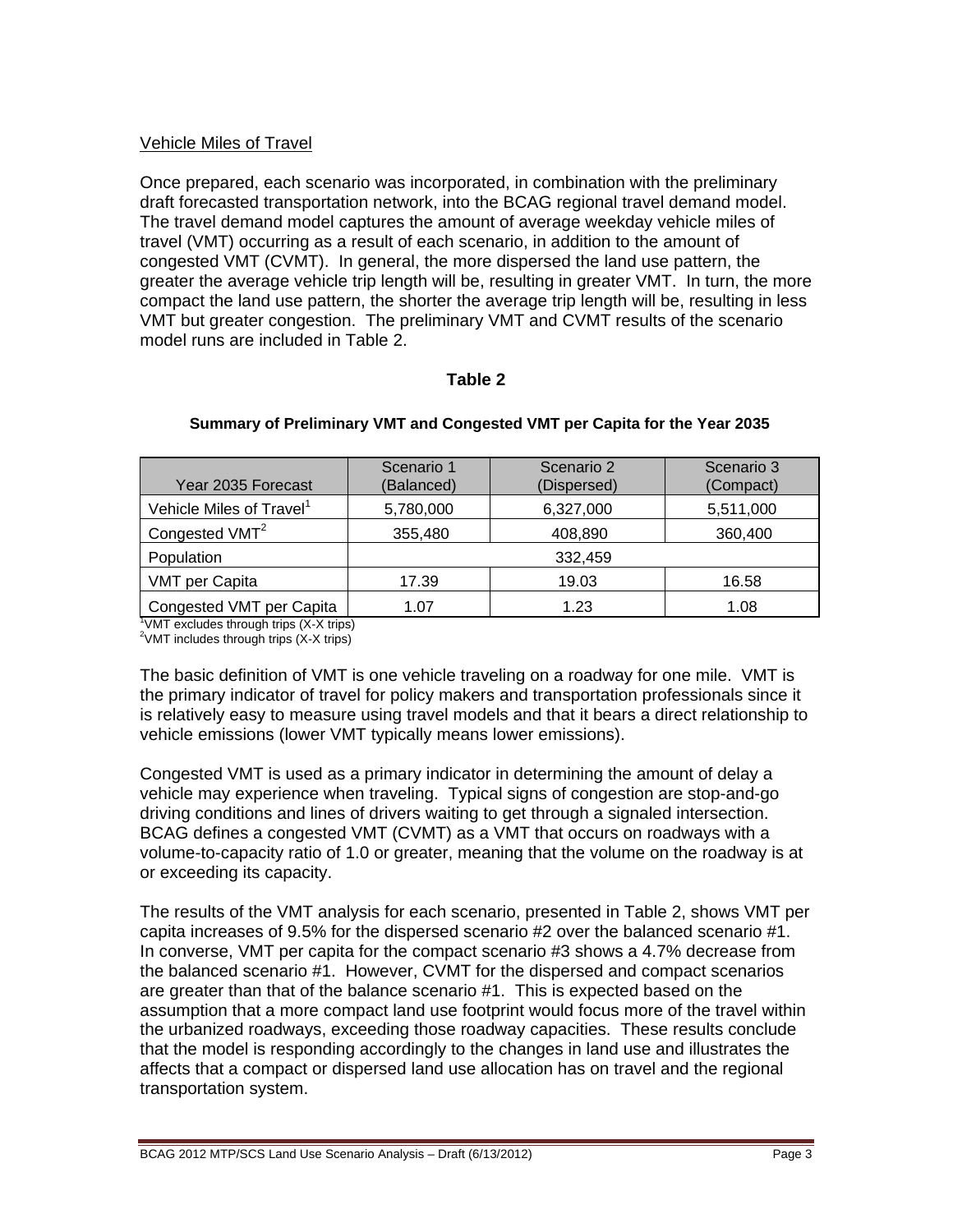# Passenger Vehicle Greenhouse Gas Emissions

In addition to measuring the amount of travel occurring as a result of each scenario, BCAG measured the levels of passenger vehicle greenhouse gas (GHG) emissions using the California Emissions Factor (EMFAC) model. The purpose of the passenger vehicle GHG measurement is to determine how well each land use scenario performs in relation to achieving the GHG targets established for the MTP/SCS as a result of SB 375. As directed by the California Air Resources Board (ARB), the 2035 GHG emission estimates are presented as pounds (lbs.) of Carbon Dioxide  $(CO<sub>2</sub>)$  per capita. Table 3 reflects the amount of  $CO<sub>2</sub>$  emissions resulting from each scenario.

## **Table 3**

## Summary of Preliminary CO<sub>2</sub> per Capita for the Year 2035

| Scenario 1<br>(Balanced) | Scenario 2<br>(Dispersed) | Scenario 3<br>(Compact) |  |
|--------------------------|---------------------------|-------------------------|--|
| 5,460,000                | 5,980,000                 | 5,220,000               |  |
| 332,459                  |                           |                         |  |
| $16.42*$                 | 17.99                     | $15.70*$                |  |
|                          |                           |                         |  |

\*Note: preliminary result meets or exceeds ARB GHG target for Butte County.

Similar to the results of the VMT analysis, Table 3 shows  $CO<sub>2</sub>$  per capita increases of 9.5% for the dispersed scenario #2 over the balanced scenario #1. In converse,  $CO<sub>2</sub>$  per capita for the compact scenario #3 shows a 4.4% decrease from the balanced scenario #1. These results conclude that the passenger vehicle GHG emissions, generated using VMT from the travel model, are correlating with the VMT from each scenario, illustrating the connection between VMT and GHG emissions.

The preliminary  $CO<sub>2</sub>$  lbs. per capita also demonstrate that the balance scenario #1 and compact scenario #3 meet or exceed the ARB GHG targets for the Butte County region for the year 2035. The current MTP/SCS GHG targets are to achieve no greater than a 1% increase in per capita  $CO<sub>2</sub>$  emissions, from 2005 levels. However, these are preliminary estimates based on information which has not been reviewed by ARB staff.